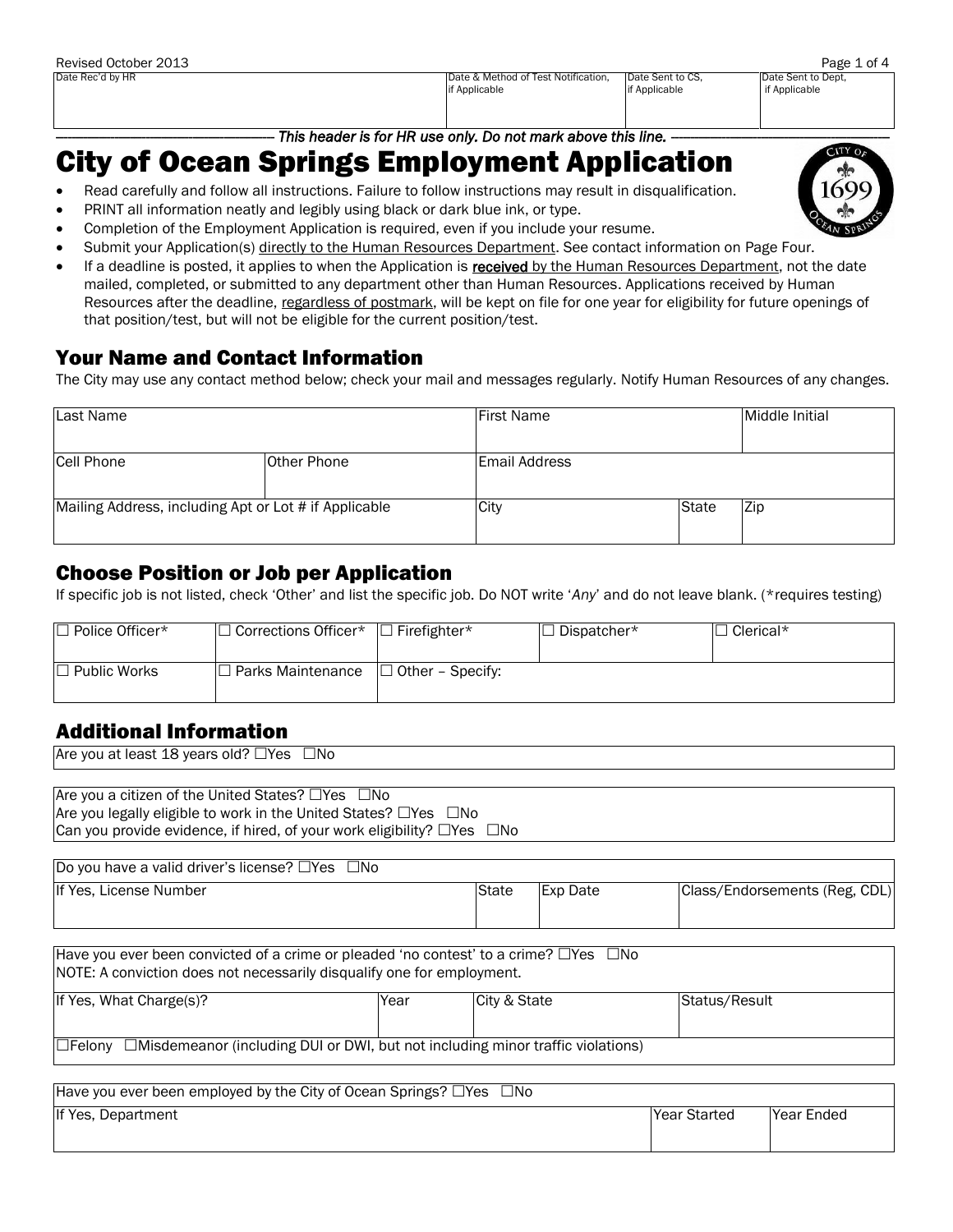#### Employment History

Start with current or most recent job and list all employment (including FT, PT, temporary, and any periods of unemployment) for the last 10 years, at a minimum. Print and attach extra page(s) if needed. Complete all sections of this form; you may attach your résumé to provide more detail. Do not leave any blanks.

| May we contact your current or most recent employer? □ Yes □ No |                                           |                                                       |
|-----------------------------------------------------------------|-------------------------------------------|-------------------------------------------------------|
| Employer/Company Name                                           | IMonth & Year Started IMonth & Year Ended | Reason for Leaving                                    |
| <b>Type of Business</b>                                         | Location of Business (City & State)       | Salary/Pay Rate<br>$\Box$ Per Hour<br>$\Box$ Per Year |
| Your Job/Position Title                                         | Your Primary Job Duties                   |                                                       |
| Total # Months in This Job/Position                             | Supervisor Name                           | Supervisor Phone Number                               |

| Employer/Company Name               | Month & Year Started Month & Year Ended | Reason for Leaving      |                                    |
|-------------------------------------|-----------------------------------------|-------------------------|------------------------------------|
| Type of Business                    | Location of Business (City & State)     | Salary/Pay Rate         | $\Box$ Per Hour<br>$\Box$ Per Year |
| Your Job/Position Title             | Your Primary Job Duties                 |                         |                                    |
| Total # Months in This Job/Position | Supervisor Name                         | Supervisor Phone Number |                                    |

| Employer/Company Name               | Month & Year Started Month & Year Ended | Reason for Leaving      |                                    |
|-------------------------------------|-----------------------------------------|-------------------------|------------------------------------|
| Type of Business                    | Location of Business (City & State)     | Salary/Pay Rate         | $\Box$ Per Hour<br>$\Box$ Per Year |
| Your Job/Position Title             | Your Primary Job Duties                 |                         |                                    |
| Total # Months in This Job/Position | Supervisor Name                         | Supervisor Phone Number |                                    |

#### Education and Training

List your high school, GED, and formal education beyond high school. Print and attach extra page if needed.

| Name of High School           | City & State | $Graduated? \square Yes \square No$<br>GED Completed? □Yes □No |
|-------------------------------|--------------|----------------------------------------------------------------|
| Name of University or College | City & State | Degree Completed? □Yes □No<br>Currently Attend? □Yes □No       |
| Major or Emphasis             | <b>GPA</b>   | Only If Completed, Degree Type (AS, BBA, MS, etc)              |

List any additional training, licenses, and/or skills that you feel are relevant to the job for which you are applying.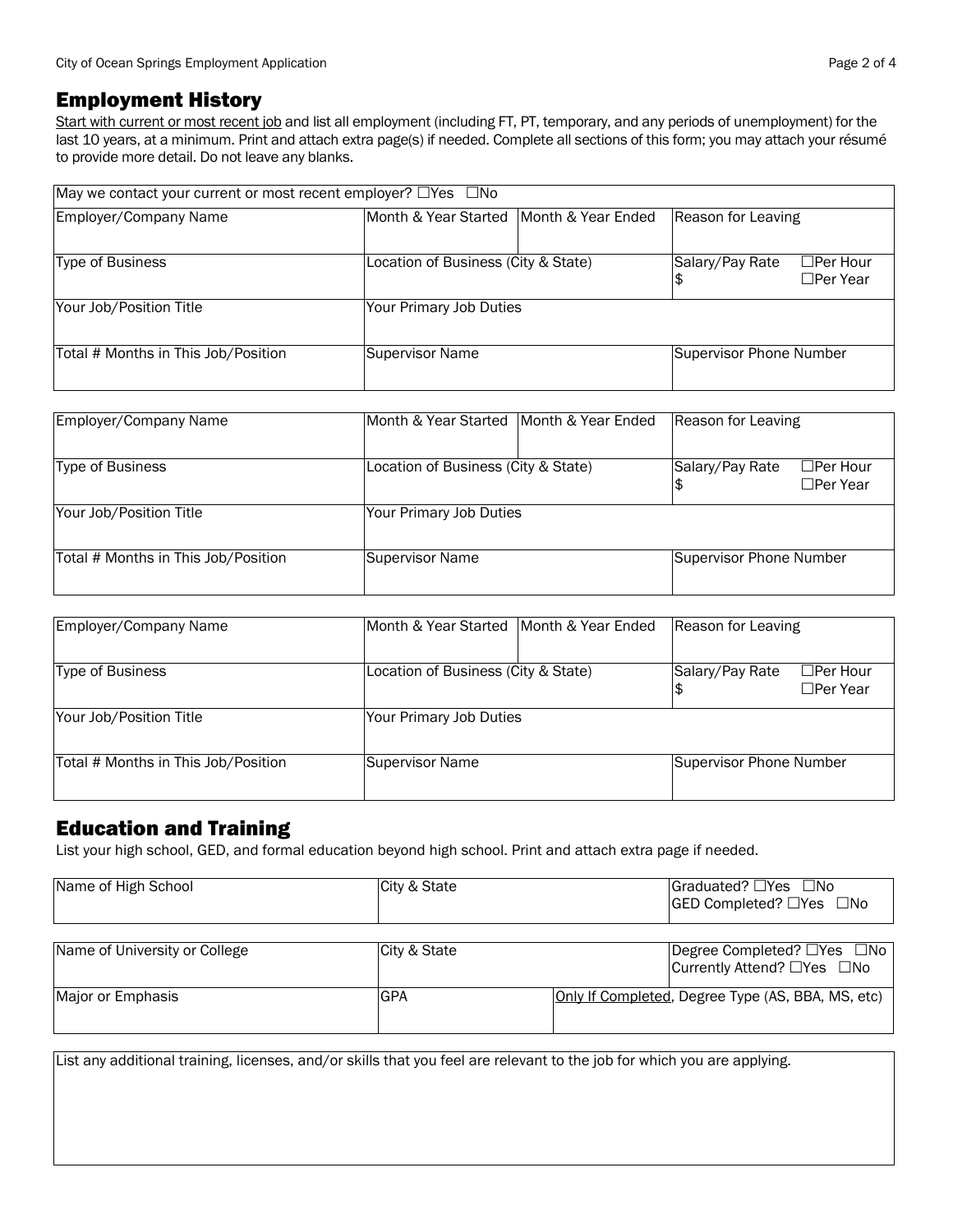#### References

Do NOT list anyone related to you. Do NOT list any elected official of the City of Ocean Springs. List three persons you have known for at least one year. Provide current contact information.

| Name | IPhone Number | City & State | # of Years Known |
|------|---------------|--------------|------------------|
|      |               |              |                  |
| Name | lPhone Number | City & State | # of Years Known |
|      |               |              |                  |
| Name | lPhone Number | City & State | # of Years Known |
|      |               |              |                  |

### How Did You Learn of this Position?

| $\Box$<br>.<br>$\Box$ City $\lq$<br>∴Website<br>. | Walk-In<br>– | _<br>Other: |
|---------------------------------------------------|--------------|-------------|
|                                                   |              |             |

# Equal Opportunity

The City of Ocean Springs encourages Employment Applications from qualified candidates without regard to race, color, sex, age, disability status, marital status, national origin, ancestry, political affiliation or beliefs, religious affiliation or beliefs, or any other legally protected status.

# Applicant's Statement and Certification

Read carefully before signing.

- I understand that this Application is valid for 12 months for the position selected on Page One. I also understand that this Application, any attachments, and test papers become the property of the City of Ocean Springs (the City) upon submission and will not be returned to me, the applicant.
- I understand that possession of the minimum qualifications does not ensure that I will be invited to the next phase of the process. Likewise, I understand that completing and passing City testing (if applicable) does not guarantee that I will receive an interview or an offer of employment.
- I understand that I must bring and show valid government-issued photo ID for positive identification for employment testing.
- I understand that hiring and compensation decisions are contingent upon approval of the City of Ocean Springs Board of Aldermen.
- I understand that, per Civil Service Rule 20, any person employed by the City of Ocean Springs shall reside within a 50-mile radius of the City of Ocean Springs within the first six months of employment.
- I understand that, per Miss. Code Ann. 21-31-15 (2011), all applicants for a position of any kind under civil service must be a citizen of the United States and an elector of the county in which he/she resides.
- I understand that the City of Ocean Springs is a Drug-Free Workplace, and that the City requires post-offer drug/alcohol testing prior to employment, and conducts post-accident, reasonable suspicion, and random drug/alcohol testing during employment.
- I understand that the City of Ocean Springs participates in the Department of Homeland Security E-Verify program and that, upon hire, all new employees must verify identity and entitlement to work in the United States by providing required original documentation. I understand that my identity and employment eligibility will be verified if I am offered and accept employment.
- I understand that all employees are hired as probationary 'at-will' employees, meaning that employment may be terminated at any time with or without cause; that employees on new-hire probation are not covered by civil service; and that successful completion of the new-hire probationary period by a full-time employee results in civil service status, but does not guarantee continuation of employment. I also understand that part-time and temporary positions are always 'at-will' and do not obtain civil service status.
- I understand that if I am offered and accept employment with the City, then I am required to abide by the rules and regulations of the City of Ocean Springs.
- I certify that the answers given by me in this Application and any attachments are true and complete to the best of my knowledge and belief. I understand that any misstatement or omission of fact in this Application or in any document used to obtain employment may result in rejection of this Application, removal from any employment list, disqualification from future consideration for employment, and/or immediate termination of employment, regardless of the time elapsed before discovery of the misstatement or omission.
- I understand that all answers and information are subject to investigation and verification.
- I acknowledge that I have read and understand this statement and the instructions throughout this Application.

| Signature of Applicant | <b>Printed Name of Applicant</b> | Date of Signature |
|------------------------|----------------------------------|-------------------|
|                        |                                  |                   |
|                        |                                  |                   |
|                        |                                  |                   |
|                        |                                  |                   |